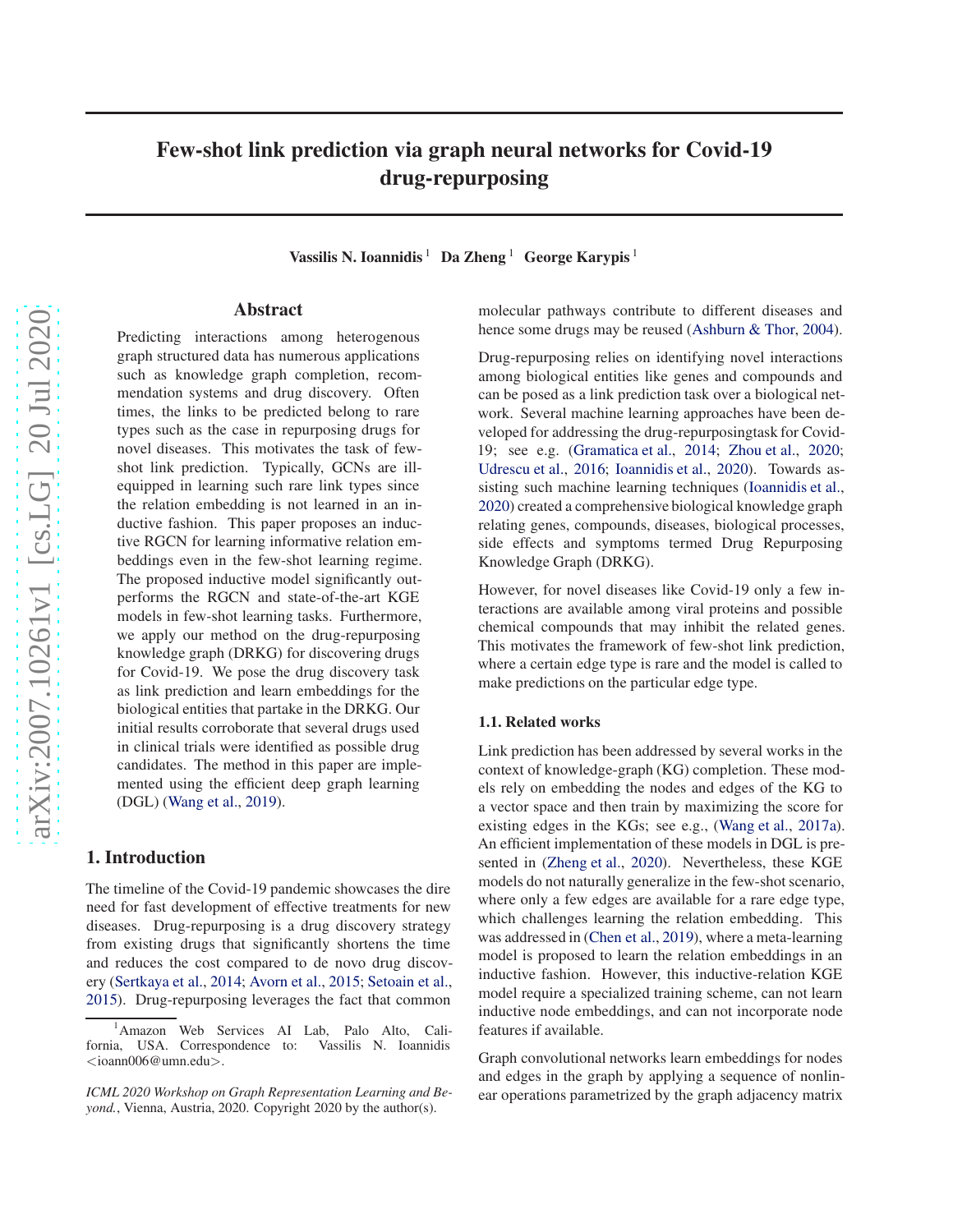<span id="page-1-0"></span>and utilize node and edge features [\(Kipf & Welling](#page-4-0), [2017;](#page-4-0) [Schlichtkrull et al.,](#page-4-0) [2018\)](#page-4-0). An inductive implementation of these models allows for learning node embeddings in an inductive fashion [\(Hamilton et al.](#page-4-0), [2017\)](#page-4-0). The RGCN model [\(Schlichtkrull et al.](#page-4-0), [2018](#page-4-0)) has been successful in link prediction, where the RGCN is supervised by KGE models [\(Wang et al.](#page-5-0), [2017a\)](#page-5-0). However, these GCN models for link prediction inherit the limitation of the KGE models, and are challenged in learning relation embeddings for rare edges types.

### 1.2. Contributions

This paper addresses the aforementioned limitation of GCN models by introducing a novel inductive-RGCN that learns the relation and the node embeddings in an inductive fashion. The proposed I-RGCN naturally addresses the fewshot link prediction and outperforms competing state-ofthe-art models. I-RGCN is also tested in the DRKG for Covid-19 drug-repurposing. The drug discovery task is naturally formulated in a few-shot learning setting. The preliminary results indicate that several drugs used in clinical trials are discovered as possible drug candidates. While this study, by no means recommends specific drugs, it demonstrates a powerful deep learning methodology to prioritize existing drugs for further investigation, which holds the potential of accelerating therapeutic development for COVID-19.

## 2. Few-shot link prediction formulation

Consider the heterogeneous graph with  $T$  node types and R relation types defined as  $\mathcal{G} := \{ \{ \mathcal{V}_t \}_{t=1}^T, \{ \mathcal{E}_r \}_{r=1}^R \}$ . The tth node type is defined as  $V_t := \{v_n^t\}_{n=1}^{N_t}$  and may represent Genes or Chemical compounds in the DRKG. The rth relation type holds all interactions of a certain type among  $\mathcal{N}^t$  and  $\mathcal{N}^{t'}$   $\mathcal{E}_r := \{(v_n^t, v_n^{t'}) \in \mathcal{N}^t \times \mathcal{N}^{t'}\}$  and may represent that a chemical compound inhibits a gene or that a disease is treated by a chemical compound.

Consider also that each node  $n_t$  is associated with a  $F \times 1$  feature vector  $x_{n_t}$ . This feature may represent an embedding of the protein sequence associated with a gene [\(Wang et al.,](#page-5-0) [2017b\)](#page-5-0). In KGs some node types may not have features for these we use an embedding layer to represent their features.

Few shot link prediction. Given  $R - 1$  sets of edges  $\{\mathcal{E}_r\}_{r=1}^{R-1}$ , a nodal attribute vector  $\mathbf{x}_{n_t}$  per node  $n_t$ , and a small set of links in the few-shot relation  $\mathcal{E}_R$  with  $|\mathcal{E}_R| \leq$  $K$ , the few-shot link prediction amounts to inferring the missing links of the rare type  $R$ . In the DRKG, this fewshot relation is for example coronavirus treatment.

## 3. Learning inductive embedding for GNNs

The relational GCN (RGCN) [\(Schlichtkrull et al.,](#page-4-0) [2018\)](#page-4-0) extends the graph convolution operation [\(Kipf & Welling](#page-4-0), [2017\)](#page-4-0) to heterogenous graphs. An RGCN model is comprised by a sequence of RGCN layers. The lth layer computes the *n*th node representation  $h_n^{(l+1)}$  as follows

$$
\mathbf{h}_n^{(l+1)} := \sigma \left( \sum_{r=1}^R \sum_{n' \in \mathcal{N}_n^r} \mathbf{h}_{n'}^{(l)} \mathbf{W}_r^{(l)} \right) \tag{1}
$$

where  $\mathcal{N}_n^r$  is the neighborhood of node *n* under relation *r*,  $\sigma$  the rectified linear unit non linear function, and  $\mathbf{W}_r^{(l)}$  is a learnable matrix associated with the rth relation. Essentially, the output of the RGCN layer for node  $n$  is a nonlinear combination of the hidden representations of neighboring nodes weighted based on the relation type. The node features are the input of the first layer in the model i.e.  $h_n^{(0)} = x_n$ , where  $x_n$  is the node feature for node n. For node types without features we use an embedding layer that takes as input an one-hot encoding of the node id.

The RGCN model in this paper is supervised by a DistMult model [\(Yang et al.](#page-5-0), [2014\)](#page-5-0) for link prediction. The loss function

$$
\min \sum_{n_t, r, n_{t'} \in \mathbb{D}^+ \cup \mathbb{D}^-} \log(1 + \exp(-y \times \mathbf{h}_{n_t}^\top \text{diag}(\mathbf{h}_r) \mathbf{h}_{n_{t'}}))
$$
\n(2)

where  $\mathbf{h}^{\top}$  denotes the transpose of a matrix, diag(r) denotes a diagonal matrix with r on its diagonal,  $\mathbf{h}_{n_t}$ ,  $\mathbf{h}_r$ ,  $h_{n_t}$ , are the embedding of the head entity  $n_t$ , relation r and the tail entity  $n_{t'}$ , respectively and  $\mathbb{D}^+$  and  $\mathbb{D}^-$  are the positive and negative sets of triplets and  $y = 1$  if the triplet corresponds to a positive example and −1 otherwise. The scalar represented by  $\mathbf{h}^\top \text{diag}(\mathbf{h}_r) \mathbf{t}$  denotes the score of triplet  $(h, r, t)$  as given by the DistMult model [\(Yang et al.](#page-5-0), [2014\)](#page-5-0). The entity embeddings are obtained by the final layer of the RGCN. The relation type embedding are trained directly from (2).

Such a model (2) is vulnerable when only few training edges are available for a certain relation type. The small number of edges will challenge the learning of the embedding vector r for the rare relation.

### 3.1. Inductive RGCN

Certain relation-types may be rare in the training set of links and require a specialized architecture. To address such a few-shot scenario, we introduce a MLP to learn the relation embeddings. Consider the node embeddings  ${\bf h}_{n_t}$  and  ${\bf h}_{n_{t'}}$  extracted from the ultimate layer of the RGCN model where  $n_t \in V_t$  and  $n_{t'} \in V_{t'}$ . The proposed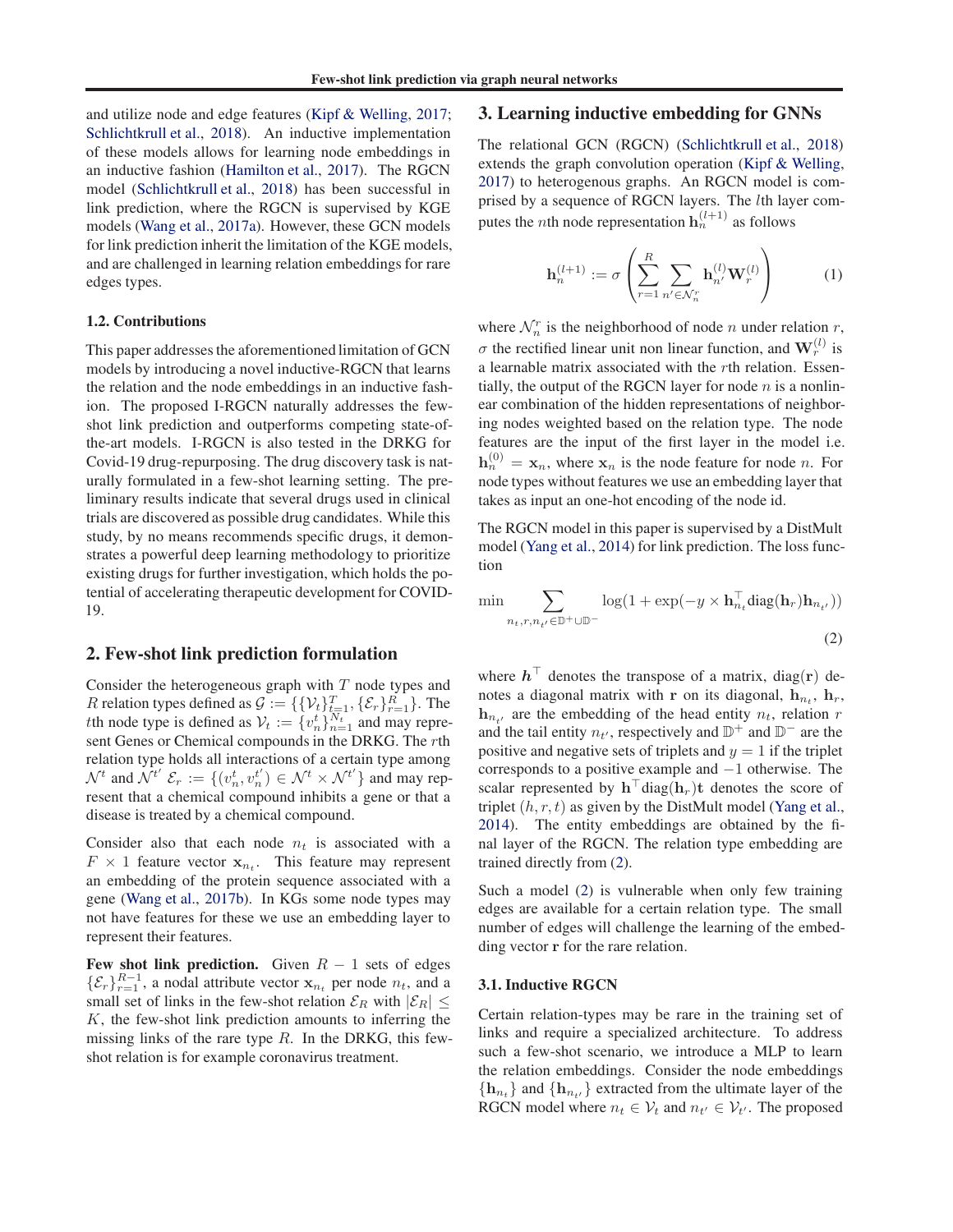<span id="page-2-0"></span>

| <i>Table 1.</i> Statistics of datasets. |                                                                |         |                       |  |  |  |  |  |  |
|-----------------------------------------|----------------------------------------------------------------|---------|-----------------------|--|--|--|--|--|--|
|                                         | <b>Nodes</b>                                                   | Edges   | <b>Relation</b> types |  |  |  |  |  |  |
| <b>IMD<sub>b</sub></b>                  | movie: 4,278<br>director: $2,081$<br>actor: 5,257              | 17,106  | 12                    |  |  |  |  |  |  |
| DBLP                                    | author: $4,057$<br>paper: 14,328<br>term: 7,723<br>venue: $20$ | 119.783 | 12                    |  |  |  |  |  |  |

MLP learns an embedding for the rth relation as follows

$$
\mathbf{h}_r := \frac{1}{|\mathcal{E}_r|} \sum_{(n_t, n_{t'}) \in \mathcal{E}_r} \sigma(\mathbf{W}_1 \sigma(\mathbf{W}_2(\mathbf{h}_{n_t} \| \mathbf{h}_{n_{t'}}))
$$
(3)

where  $\parallel$  denotes the vector concatenation. Note that the relation embedding  $h_r$  is calculated as a nonlinear function of the node embedding for all node pairs  $(n_t, n_{t'})$  participating to a certain relation type  $(n_t, n_{t'}) \in \mathcal{E}_r$ . This allows the I-RGCN to learn relation embeddings in an inductive fashion. This model is supervised by the following loss

$$
\mathcal{L}_{\text{FSLP}} := \log(1 + \exp(-y \times \mathbf{h}_{n_t}^\top \text{diag}(\mathbf{h}_r) \mathbf{h}_{n_{t'}})) \quad (4)
$$

where  $\mathbf{h}_{n_t}^{\top} \text{diag}(\mathbf{h}_r) \mathbf{h}_{n_{t'}}$  denotes the triple score and  $y$  is  $-1$ for the negative triples and 1 stands for the positive ones. We create negative triples by fixing the head node of a positive triple and randomly selecting a tail node of the same type as the original tail node. Differently from [\(2\)](#page-1-0), the relation embedding  $h_r$  is learned in an inductive fashion from the participating node pairs  $(n_t, n_{t'})$ . Hence, upon learning the MLP parameters  $W_1, W_2$  the relation embedding will be computed with a forward pass. This obviates the fewshot learning hurdle and enables the model to generalize to rare or even unseen relations.

## 4. Experiments

#### 4.1. Few shot link prediction

Baselines.We consider the state-of-the-art KGE models RotatE [\(Sun et al.](#page-4-0), [2019\)](#page-4-0), ComplEx [\(Trouillon et al.](#page-4-0), [2016\)](#page-4-0), and the RGCN model [\(Schlichtkrull et al.](#page-4-0), [2018\)](#page-4-0) as baselines for comparison. The parameters of these methods have been optimized via cross validation. We use the IMDB and DBLP datasets [\(Fu et al.,](#page-4-0) [2020\)](#page-4-0) detailed in Table 1. The total number of edges in the few-shot relation are 1559 for the IMDB and 3534 for the DBLP. In the experiments. we train with only  $K$  links from the few-shot relation and all the links from the other relations and test on the rest edges of the few-shot relation, which are  $|\mathcal{E}_R| - K$ . The nodes in the IMDB and DBLP graphs are associated with feature vectors. Further, information on the datasets is included in the Appendix.

Tables [2](#page-3-0) and [3](#page-3-0) report the MRR, Hit-1 and Hit-10 scores of the baseline methods along with the inductive RGCN and

the RGCN in the task of few-shot link prediction for the IMDB and DBLP datasets respectively. The I-RGCN significantly outperforms the alternative methods in the task of few-shot link prediction. Specifically, for  $K=10$  the MRR of the inductive method is one order of magnitude greater. This corroborates the advantage of the inductive relation learning for the few-shot learning task. As the number of training edges increases at  $K=1000$ , it is observed that the RGCN performance approaches the performance of the I-RGCN. This suggests that the I-RGCN method performs well also in non few-shot learning tasks. The worse performance of KGE models is explained since these do not account for node features and do learn inductive relation embeddings.

To further validate the performance of the I-RGCN we conduct a general link prediction evaluation by splitting the links in training, validation, and testing at random *irrespective* of their relation type. The results for different percentages of training links are reported in Table [4.](#page-3-0) I-RGCN outperforms even in this training scenario the RGCN and KGEs baselines, which further corroborates the efficiency of the model.

#### 4.2. Drug-repurposing via I-RGCN

For this experiment we will utilize the drug-repurposing knowledge graph (DRKG) constructed in [\(Ioannidis et al.](#page-4-0), [2020\)](#page-4-0). The DRKG collects interactions from a collection of biological databases such as Drugbank [\(DS et al.](#page-4-0), [2017b\)](#page-4-0), GNBR [\(Percha & Altman,](#page-4-0) [2018\)](#page-4-0), Hetionet [\(DS et al.](#page-4-0), [2017a\)](#page-4-0), STRING [\(D et al.](#page-4-0), [2019\)](#page-4-0), IntAct [\(Orchard et al.](#page-4-0), [2014\)](#page-4-0) and DGIdb [\(Cotto et al.,](#page-4-0) [2017\)](#page-4-0).

Drug-repurposing aims at discovering the most effective existing drugs to treat a certain disease. Drug-repurposing can be formulated as predicting direct links in the DRKG such as predicting whether a drug treats a disease or as predicting whether a compound inhibits a certain gene which is related to the target disease. Drug-repurposing can be viewed as a few-shot link prediction task since only a few edges are available related to novel diseases in the DRKG.

We use corona-virus related diseases, including SARS, MERS and SARS-COV2, as target diseases representing Covid-19 as their functionality is similar. We aim at predicting links among gene entities associated with the target disease and drug entities.We select FDA-approved drugs in Drugbank as candidates, while we exclude for simplicity drugs with molecule weight less than 250 daltons, as many of certain drugs are actually health drugs. This amounts to 8104 candidate drugs.

We also obtain 442 Covid-19 related genes from the relations extracted from [\(Gordon et al.](#page-4-0), [2020](#page-4-0); [Zhou et al.](#page-5-0), [2020\)](#page-5-0). Similarly, we obtain the node embeddings for the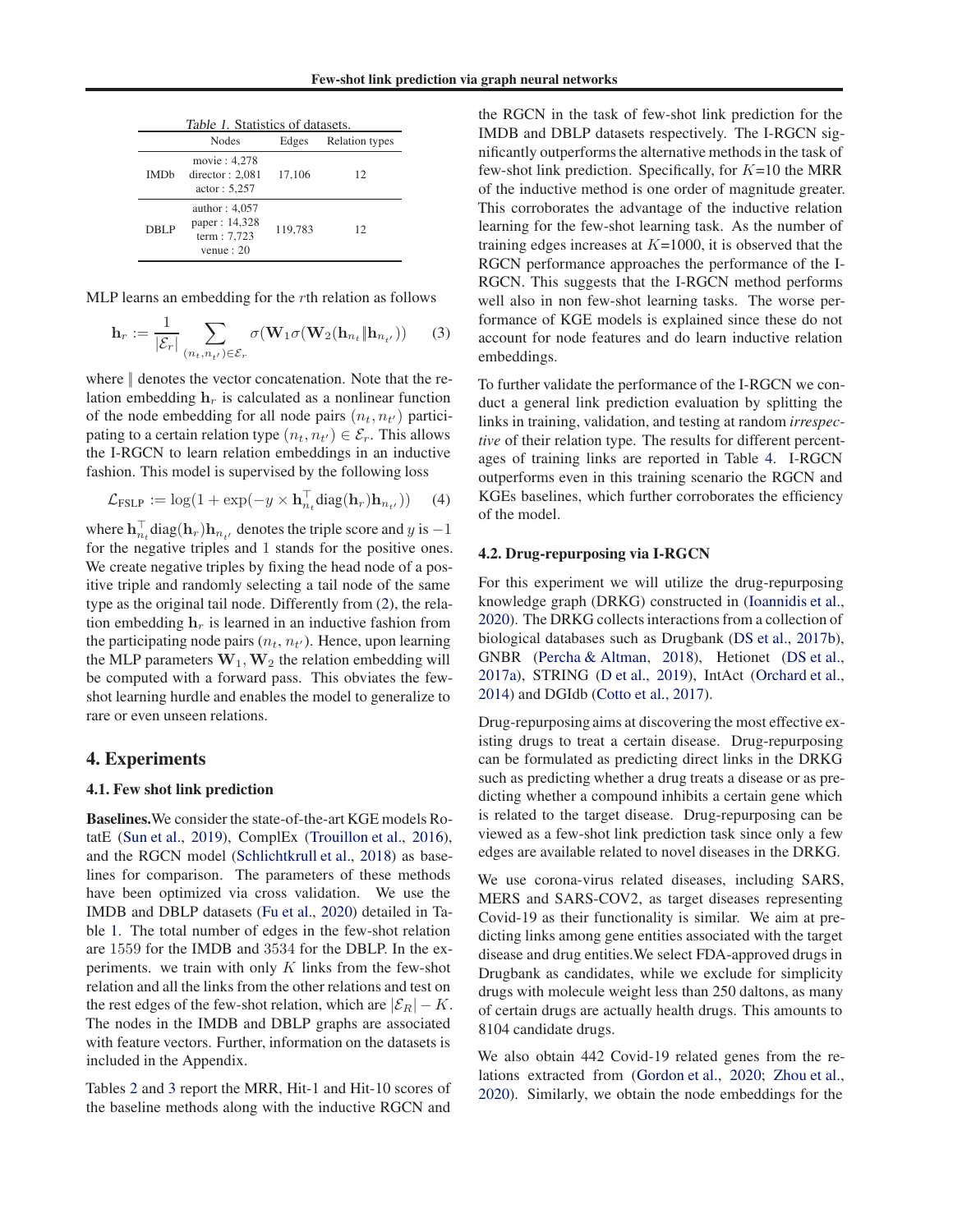<span id="page-3-0"></span>

|      |         | MRR    |             |        | Hit 1   |        |             |        | Hit 10  |        |             |               |
|------|---------|--------|-------------|--------|---------|--------|-------------|--------|---------|--------|-------------|---------------|
| K    | ComplEx | RotatE | <b>RGCN</b> | I-RGCN | ComplEx | RotatE | <b>RGCN</b> | I-RGCN | ComplEx | RotatE | <b>RGCN</b> | <b>I-RGCN</b> |
| 10   | 6.88    | 1.80   | 1.32        | 33.56  | 1.75    | 6.74   | 0.13        | 25.32  | 14.25   | 18.35  | 1.07        | 53.55         |
| 50   | 8.48    | 12.56  | 15.26       | 53.24  | 3.34    | 7.76   | 7.42        | 45.14  | 15.70   | 19.12  | 28.88       | 69.32         |
| 100  | 8.61    | 12.57  | 18.78       | 53.63  | 3.44    | 7.86   | 9.59        | 40.27  | 15.71   | 18.40  | 36.84       | 77.38         |
| 1000 | 68.37   | 70.09  | 95.23       | 96.06  | 65.48   | 67.52  | 91.72       | 93.56  | 72.23   | 73.50  | 99.72       | 99.81         |

Table 2. Experiment results (%) on the IMDb dataset for k-shot link prediction.

Table 3. Experiment results (%) on the DBLP dataset for k-shot link prediction.

|      |         | MRR    |             |               | Hit 1   |        |             |               | Hit 10  |        |             |               |
|------|---------|--------|-------------|---------------|---------|--------|-------------|---------------|---------|--------|-------------|---------------|
|      | ComplEx | RotatE | <b>RGCN</b> | <b>I-RGCN</b> | ComplEx | RotatE | <b>RGCN</b> | <b>I-RGCN</b> | ComplEx | RotatE | <b>RGCN</b> | <b>I-RGCN</b> |
| 10   | 5.97    | 7.41   | 7.42        | 27.95         | 1.37    | 2.13   | 2.95        | 13.78         | 1.81    | 15.36  | 12.51       | 60.51         |
| 50   | 6.32    | 7.87   | 7.25        | 83.42         | 1.55    | 2.26   | 10.95       | 72.54         | 12.59   | 16.64  | 26.84       | 96.82         |
| 100  | 7.24    | 10.66  | 32.45       | 90.00         | .99     | 04.43  | 23.46       | 85.27         | 14.96   | 20.92  | 49.85       | 97.61         |
| 1000 | 36.56   | 46.51  | 91.34       | 96.82         | 30.62   | 39.83  | 86.43       | 94.41         | 46.45   | 59.27  | 98.59       | 99.81         |

Table 4. Experiment results (%) on the IMDb dataset for link prediction.

| Metrics        |         | <b>MRR</b> |             |               | Hit 1   |        |             |        | Hit 10  |        |             |               |
|----------------|---------|------------|-------------|---------------|---------|--------|-------------|--------|---------|--------|-------------|---------------|
| Training links | ComplEx | RotatE     | <b>RGCN</b> | <b>I-RGCN</b> | ComplEx | RotatE | <b>RGCN</b> | I-RGCN | ComplEx | RotatE | <b>RGCN</b> | <b>I-RGCN</b> |
| 95%            | 94.15   | 93.97      | 93.38       | 95.12         | 93.75   | 93.48  | 89.31       | 92.75  | 94.74   | 94.56  | 99.29       | 98.24         |
| 90%            | 88.87   | 88.89      | 89.30       | 93.98         | 88.25   | 87.87  | 83.45       | 91.52  | 89.74   | 90.35  | 97.66       | 98.12         |
| 80%            | 78.55   | 78.90      | 83.46       | 90.03         | 77.45   | 76.83  | 76.59       | 86.70  | 79.96   | 81.94  | 94.72       | 95.93         |
| 70%            | 69.59   | 69.56      | 82.73       | 87.00         | 67.98   | 66.73  | 76.09       | 82.95  | 71.89   | 73.49  | 93.76       | 94.07         |
| 60%            | 60.40   | 60.90      | 78.16       | 81.53         | 58.49   | 57.60  | 70.63       | 77.01  | 62.92   | 65.57  | 91.14       | 90.27         |

gene and drugs, and the embeddings for the corresponding relations. Next, we score all triples and rank them per target gene. This way we obtain 442 ranked lists of drugs. Finally, to assess whether our prediction is in par with the drugs used for treatment, we check the overlap among the top 100 predicted drugs and the drugs used in clinical trials per gene. We used 32 clinical trial drugs for Covid-19 to validate our predictions<sup>1</sup>. Table 5 lists the clinical drugs included in the top-100 predicted drugs across all the genes with their corresponding number of hits for the RGCN and I-RGCN. It can be observed, that several of the widely used drugs in clinical trials appear high on the predicted list, and that I-RGCN shows a higher hit rate than RGCN. Hence, the inductive relation prediction module is more appriopriate in predicting links when information about the nodes is limited, such as is the case with the novel Covid-19 disease node.

## 5. Conclusion

In this paper we develop a novel I-RGCN that learns inductive relation embeddings and can be applied for fewshot link prediction and drug repurposing. I-RGCN consistently outperforms baseline models in the IMDB and DBLP datasets for few-shot link prediciton. We also formulate the Covid-19 drug-repurposing task as a link prediction over the DRKG. I-RGCN successfully identifies a subset of clinical trial drugs for Covid-19 and can be used

Table 5. Drug inhibits gene scores for Covid-19. Note that a random classifier will result to approximately 5.3 per drug. This suggests that the reported predictions are significantly better than random.

| ш. | <b>I-RGCN</b>      | <b>RGCN</b> |                    |        |
|----|--------------------|-------------|--------------------|--------|
|    | Drug name          | # hits      | Drug name          | # hits |
|    | Dexamethasone      | 240         | Chloroquine        | 69     |
|    | Ribavirin          | 142         | Colchicine         | 41     |
|    | Colchicine         | 128         | Tetrandrine        | 40     |
|    | Chloroquine        | 115         | Oseltamivir        | 37     |
|    | Methylprednisolone | 86          | Azithromycin       | 36     |
|    | Tofacitinib        | 75          | Tofacitinib        | 33     |
|    | Thalidomide        | 70          | Ribavirin          | 32     |
|    | Losartan           | 64          | Methylprednisolone | 30     |
|    | Hydroxychloroquine | 48          | Deferoxamine       | 30     |
|    | Oseltamivir        | 46          | Thalidomide        | 25     |
|    | Deferoxamine       | 34          | Dexamethasone      | 24     |
|    | Ruxolitinib        | 23          | <b>Bevacizumab</b> | 21     |
|    | Azithromycin       | 23          | Hydroxychloroquine | 19     |
|    | Nivolumab          | 11          | Losartan           | 19     |
|    | Tradipitant        | 11          | Ruxolitinib        | 13     |
|    | Bevacizumab        | 10          | Eculizumab         | 12     |
|    | Eculizumab         | 7           | Tocilizumab        | 11     |
|    | <b>Baricitinib</b> | 6           | Anakinra           | 11     |
|    | Sarilumab          | 6           | Sarilumab          | 8      |
|    | Tetrandrine        | 6           | Nivolumab          | 6      |

<sup>&</sup>lt;sup>1</sup>The clinical trial drugs were collected from <http://www.covid19-trails.com/>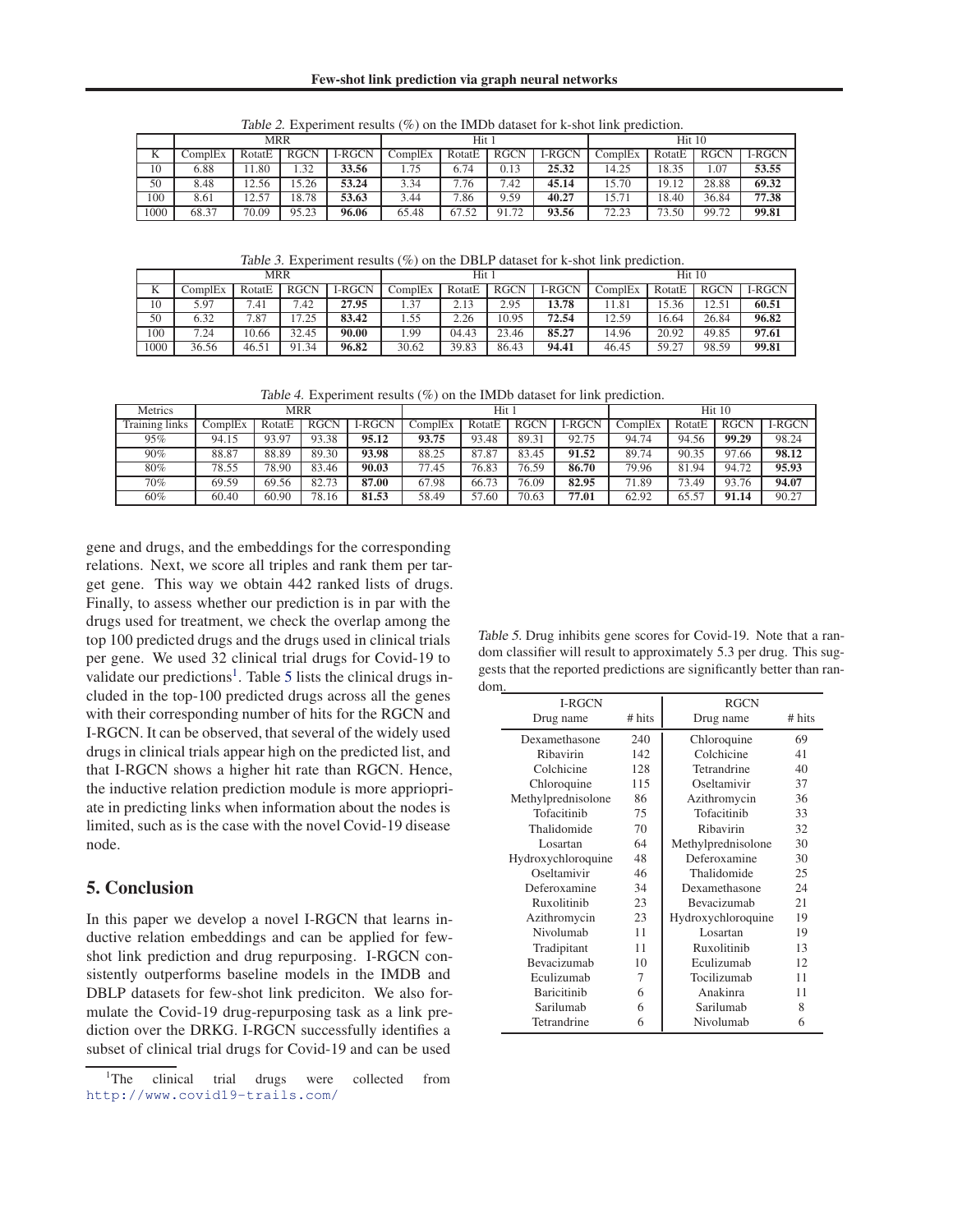<span id="page-4-0"></span>to assist researchers and prioritize existing drugs for further investigation in the Covid-19 treatment.

## References

- Ashburn, T. T. and Thor, K. B. Drug repositioning: identifying and developing new uses for existing drugs. *Nature reviews Drug discovery*, 3(8):673–683, 2004.
- Avorn, J. et al. The \$2.6 billion pill–methodologic and policy considerations. *N Engl J Med*, 372(20):1877–1879, 2015.
- Chen, M., Zhang, W., Zhang, W., Chen, Q., and Chen, H. Meta relational learning for few-shot link prediction in knowledge graphs. *arXiv preprint arXiv:1909.01515*, 2019.
- Cotto, K. C., Wagner, A. H., Feng, Y.-Y., Kiwala, S., Coffman, A. C., Spies, G., Wollam, A., Spies, N. C., Griffith, O. L., and Griffith, M. DGIdb 3.0: a redesign and expansion of the druggene interaction database. *Nucleic Acids Research*, 46(D1):D1068–D1073, 11 2017. ISSN 0305-1048. doi: 10.1093/nar/gkx1143. URL <https://doi.org/10.1093/nar/gkx1143>.
- D, S., AL, G., D, L., A, J., S, W., J, H.-C., M, S., NT, D., JH, M., P, B., LJ, J., and von Mering C. String v11: protein-protein association networks with increased coverage, supporting functional discovery in genome-wide experimental datasets. *PubMed*, 2019. doi: 10.1093/nar/ gky1131.
- DS, H., A, L., C, H., L, B., SL, C., D, H., A, G., P, K., and SE, B. Systematic integration of biomedical knowledge prioritizes drugs for repurposing. *eLife*, 2017a. doi: 10. 7554/eLife.26726.
- DS, W., YD, F., AC, G., EJ, L., A, M., JR, G., T, S., D, J., C, L., Z, S., N, A., I, I., Y, L., A, M., N, G., A, W., L, C., R, C., D, L., A, P., C, K., and M, W. Drugbank 5.0: a major update to the drugbank database for 2018 nucleic acids res. *PubMed*, 2017b. doi: 10.1093/nar/gkx1037.
- Fu, X., Zhang, J., Meng, Z., and King, I. Magnn: Metapath aggregated graph neural network for heterogeneous graph embedding. In *Proceedings of The Web Conference 2020*, pp. 2331–2341, 2020.
- Gordon, D. E., Jang, G. M., Bouhaddou, M., Xu, J., Obernier, K., O'meara, M. J., Guo, J. Z., Swaney, D. L., Tummino, T. A., Huttenhain, R., et al. A sars-cov-2 human protein-protein interaction map reveals drug targets and potential drug-repurposing. *Nature*, 2020. doi: 10.1038/s41586-020-2286-9.
- Gramatica, R., Di Matteo, T., Giorgetti, S., Barbiani, M., Bevec, D., and Aste, T. Graph theory enables drug repurposing–how a mathematical model can drive the discovery of hidden mechanisms of action. *PloS one*, 9(1), 2014.
- Hamilton, W., Ying, Z., and Leskovec, J. Inductive representation learning on large graphs. In *Advances in neural information processing systems*, pp. 1024–1034, 2017.
- Ioannidis, V. N., Song, X., Manchanda, S., Li, M., Pan, X., Zheng, D., Ning, X., Zeng, X., and Karypis, G. Drkg - drug repurposing knowledge graph for covid-19. <https://github.com/gnn4dr/DRKG/>, 2020.
- Kipf, T. N. and Welling, M. Semi-supervised classification with graph convolutional networks. In *Proc. Int. Conf. on Learn. Represantions*, Toulon, France, Apr. 2017.
- Orchard, S., Ammari, M., Aranda, B., Breuza, L., Briganti, L., Broackes-Carter, F., Campbell, N. H., Chavali, G., Chen, C., Del-Toro, N., et al. The mintact projectintact as a common curation platform for 11 molecular interaction databases. *Nucleic acids research*, 42(D1): D358–D363, 2014.
- Percha, B. and Altman, R. B. A global network of biomedical relationships derived from text. *Bioinformatics*, 34 (15):2614–2624, 2018.
- Schlichtkrull, M., Kipf, T. N., Bloem, P., Van Den Berg, R., Titov, I., and Welling, M. Modeling relational data with graph convolutional networks. In *European Semantic Web Conference*, pp. 593–607. Springer, 2018.
- Sertkaya, A., Birkenbach, A., Berlind, A., and Eyraud, J. Examination of clinical trial costs and barriers for drug development: report to the assistant secretary of planning and evaluation (aspe). *Washington, DC: Department of Health and Human Services*, 2014.
- Setoain, J., Franch, M., Martínez, M., Tabas-Madrid, D., Sorzano, C. O., Bakker, A., Gonzalez-Couto, E., Elvira, J., and Pascual-Montano, A. Nffinder: an online bioinformatics tool for searching similar transcriptomics experiments in the context of drug repositioning. *Nucleic acids research*, 43(W1):W193–W199, 2015.
- Sun, Z., Deng, Z.-H., Nie, J.-Y., and Tang, J. Rotate: Knowledge graph embedding by relational rotation in complex space. *arXiv preprint arXiv:1902.10197*, 2019.
- Trouillon, T., Welbl, J., Riedel, S., Gaussier, E., and ´ Bouchard, G. Complex embeddings for simple link prediction. International Conference on Machine Learning (ICML), 2016.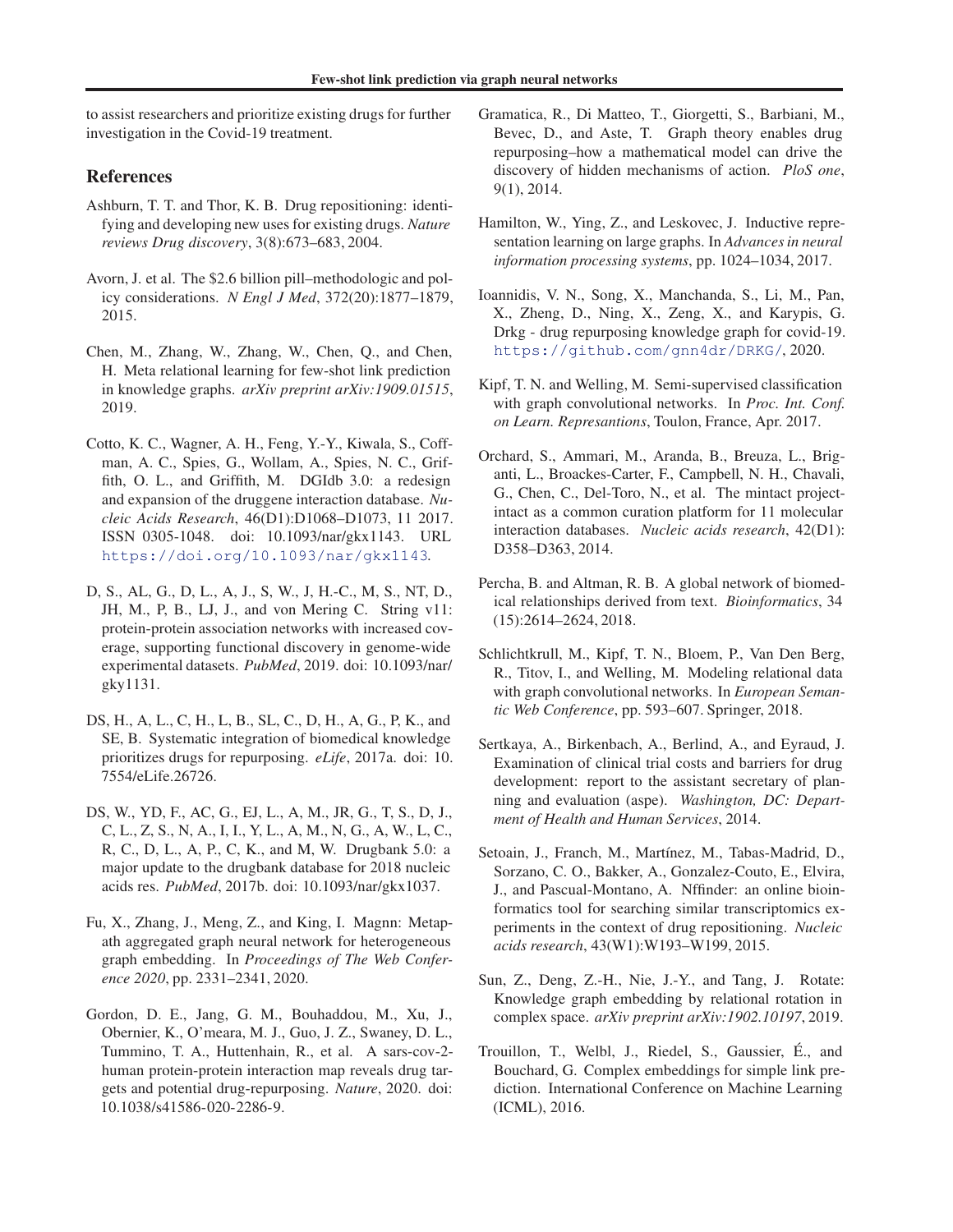- <span id="page-5-0"></span>Udrescu, L., Sbârcea, L., Topîrceanu, A., Iovanovici, A., Kurunczi, L., Bogdan, P., and Udrescu, M. Clustering drug-drug interaction networks with energy model layouts: community analysis and drug repurposing. *Scientific reports*, 6(1):1–10, 2016.
- Wang, M., Yu, L., Zheng, D., Gan, Q., Gai, Y., Ye, Z., Li, M., Zhou, J., Huang, Q., Ma, C., et al. Deep graph library: Towards efficient and scalable deep learning on graphs. *arXiv preprint arXiv:1909.01315*, 2019.
- Wang, Q., Mao, Z., Wang, B., and Guo, L. Knowledge graph embedding: A survey of approaches and applications. *IEEE Transactions on Knowledge and Data Engineering*, 29(12):2724–2743, 2017a.
- Wang, S., Sun, S., Li, Z., Zhang, R., and Xu, J. Accurate de novo prediction of protein contact map by ultradeep learning model. *PLoS computational biology*, 13 (1):e1005324, 2017b.
- Yang, B., Yih, W.-t., He, X., Gao, J., and Deng, L. Embedding entities and relations for learning and inference in knowledge bases. *arXiv preprint arXiv:1412.6575*, 2014.
- Zheng, D., Song, X., Ma, C., Tan, Z., Ye, Z., Dong, J., Xiong, H., Zhang, Z., and Karypis, G. Dgl-ke: Training knowledge graph embeddings at scale. *arXiv preprint arXiv:2004.08532*, 2020.
- Zhou, Y., Hou, Y., Shen, J., Huang, Y., Martin, W., and Cheng, F. Network-based drug repurposing for novel coronavirus 2019-ncov/sars-cov-2. *Cell discovery*, 6(1): 1–18, 2020.

## A. Datasets

We use the IMDB and DBLP datasets [\(Fu et al.,](#page-4-0) [2020](#page-4-0)) detailed in Table [1,](#page-2-0) where the third column denotes the total size of edges in the few-shot relation that is  $|\mathcal{E}_R|$ . The nodes in the IMDB and DBLP graphs are associated with feature vectors. The original datasets in [\(Fu et al.,](#page-4-0) [2020\)](#page-4-0) are used for node classification. We adapt the datasets and create new edge types, where the edges are parametrized by the label of the associated nodes. For example, the edge type (director, directed, movie) becomes (director, directed drama, movie) if the associated movie is in the drama genre, and the same transformation undergoes the (actor, played, movie) relation. Since, there are 3 labels for movies, this way the original 4 edge types become 12. The same transformation happens in the DBLP dataset.